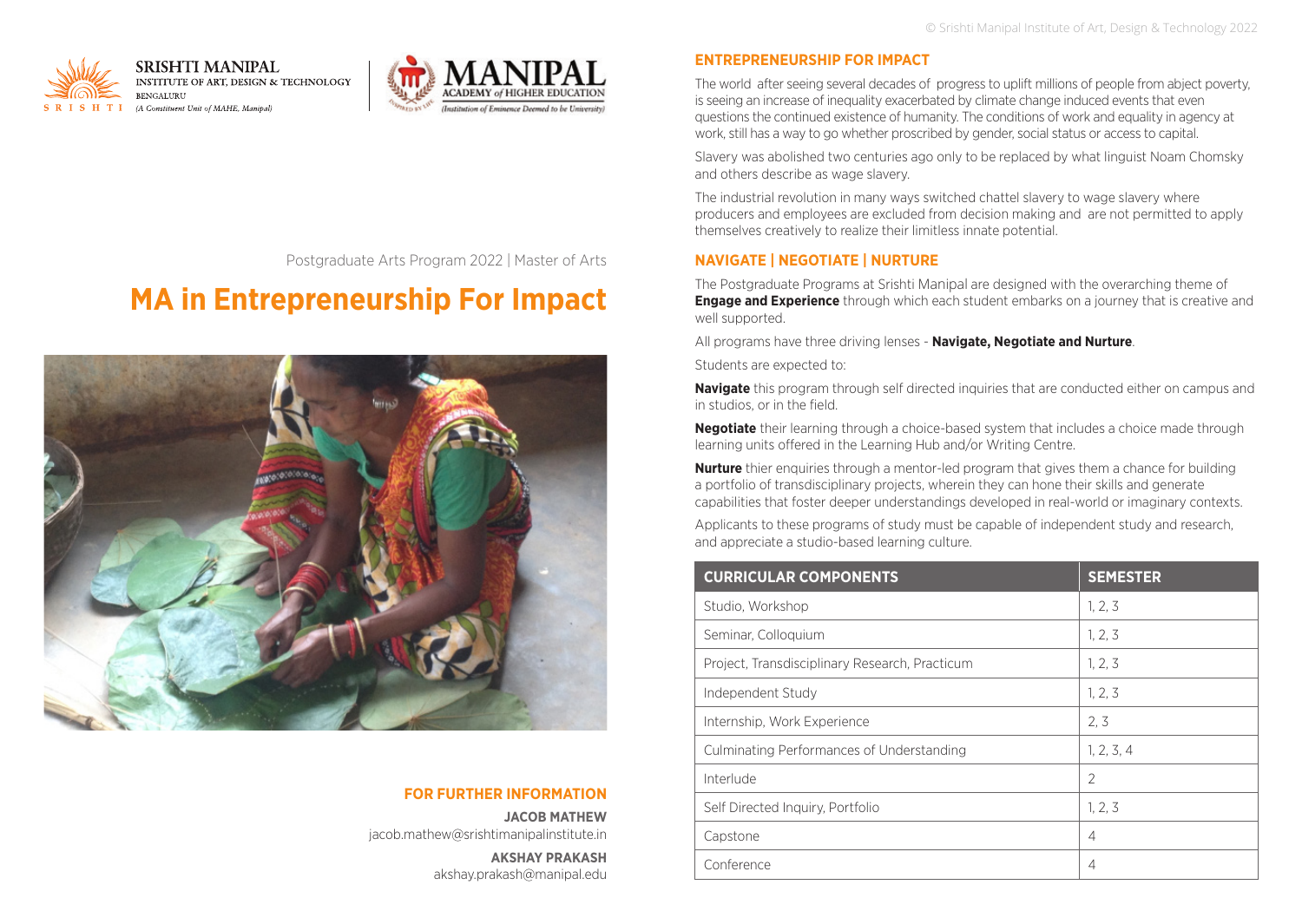# **ELIGIBILITY**

Published on the admissions page of the Srishti Manipal website.

#### **MEDIUM OF INSTRUCTION**

English (All our transactions and transcripts will be in English)

# **DURATION**

4 semesters/2 years (Must be completed within 4 years from the start of the course of study)

# **DESCRIPTION OF CURRICULUM COMPONENTS**

**STUDIOS** encourage active, contextual learning where students develop core disciplinary skills and knowledge. Studios facilitate collaborative and creative design solutions to complex, open-ended problems. Disciplinary studios are learning spaces where students develop core disciplinary capabilities, while navigating a trans-disciplinary environment.

**WORKSHOPS** provide intense learning experiences in making and doing, across the different disciplines.

**SEMINARS** are spaces for investigating a particular idea, topic, praxis, etc. by discussion and/or dialogue, and may also involve critiques, pin-ups, presentations, etc. of either works-in-progress or completed works for feedback.

**SELF DIRECTED INQUIRY** is continuous through each semester and allows articulation of personal lines of inquiry through the term. This culminates each semester in a performance of understanding that allows for the demonstration of this continuous engagement in inquiry or design.

**INTERNSHIP/WORK EXPERIENCE** involves working in an industry or a design studio/artist or art studio for a prescribed period of time.

**CAPSTONE** is the culmination of the research, capabilities and knowledge gained over the last three semesters. Students are required to submit their design output and a mandated thesis document. Students are mentored during this final project and go through seminars to get feedback from faculty and peer groups.

**INDEPENDENT STUDY** is self-led and enables the pursuit of deeper understanding as a supplement to taught units.

**TRANSDISCIPLINARY RESEARCH** facilitates collaborative and creative design solutions to complex, open-ended problems in specific contexts. It provides intense research experiences in making and doing, across the different disciplines through Centres, Labs and Ateliers.

**PORTFOLIO** involves the development of a reflective and curated body of work, which represents professional practice over a time period that is cumulative from semester to semester and is evidence of practice, research and inquiry.

**INTERLUDE** or the in-between is an experimental space for pause, reflection discussion, and an active, performative engagement. The vision is to create a space that lies in the intersection between academic learning and the commons, where diverse modalities are encouraged.

**PROJECTS** facilitate collaborative and creative design solutions to complex, open-ended problems in specific contexts. They provide intense learning experiences in making and doing.

**PRACTICUMS** are designed to provide students with practical work experience. Practicums can also open many opportunities to network and make important contacts within the industry or expertise in the field.

**COLLOQUIUM** is an informal meeting or seminar which is usually of an industry/ academic nature where different researchers/ scholars/experts disseminate their 'works' and invite questions.

**FIELD WORK/PRACTICE** involves experiential. embodied engagements including those in the workplace. Practice includes self-study and reflective documentation (for example, journaling and maintaining reflective blogs).

#### **UPON SUCCESSFUL COMPLETION OF THIS COURSE GRADUATES WILL HAVE DEVELOPED THE FOLLOWING CAPABILITIES:**

- **»** Understanding markets and customers.
- **»** Understanding product- service- delivery systems.
- **»** Business research methods and statistics.
- **»** Design research methods and qualitative analysis.
- **»** Need finding.
- **»** CLARIFYING
	- 1. Design thinking
	- 2. Aspiration fulfilment
	- 3. Strategy and building Business Models
	- 4. Business Ethics for Entrepreneurs
	- 5. Leadership and Innovation
	- 6. Systems thinking
	- 7. Creativity, Play, Brainstorming
- **»** CAPACITY
	- 8. Lean manufacturing techniques
	- 9. Human Resources Management
	- 10. Attract Engage and retain smart creative talent
	- 11. Agile Project Management
	- 12. Logistics Management
- **»** CONNECTION
	- 13. Creating Organization culture and behavior
	- 14. Understanding brand and communication
	- 15. Marketing
	- 16. Networking
	- 17. IT for Grass-root applications
	- 18. Collaboration
- **»** CAPITAL
	- 19. Financial projection
	- 20. Accounting and finance basics
	- 21. Pitch preparation
- **»** CONFIDENCE
- 22. Presentation skills
- 23. Pitching
- 24. Business & Law
- 25. Scaling Strategies
- 26. Meet Successful Entrepreneurs
- 27. Corporate Governance, Legal Issues and intellectual property
- 28. Business Communication



*Images courtesy Srishti Institute of Art, Design & Technology*